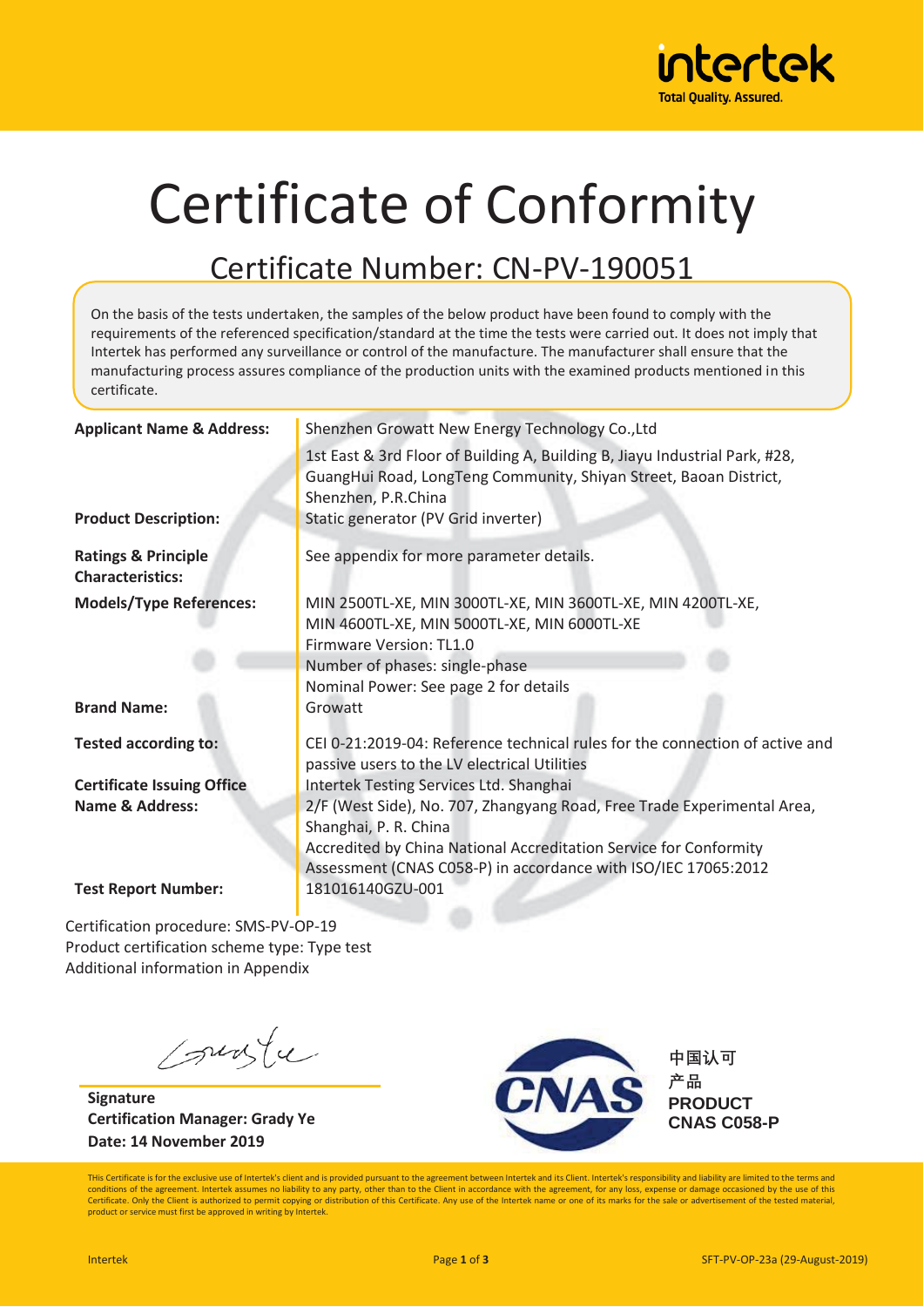

## **APPENDIX: Certificate of Conformity**

This is an Appendix to Certificate of Conformity Number: CN-PV-190051

| Model                                   | <b>MIN 2500TL-XE</b>              | <b>MIN 3000TL-XE</b> | <b>MIN 3600TL-XE</b> | <b>MIN 4200TL-XE</b> |  |  |  |
|-----------------------------------------|-----------------------------------|----------------------|----------------------|----------------------|--|--|--|
| Input (DC)                              |                                   |                      |                      |                      |  |  |  |
| Max. DC Voltage [V]                     |                                   | 500                  |                      | 550                  |  |  |  |
| PV Voltage Range [V]                    |                                   | 80-500               |                      | 80-550               |  |  |  |
| Max. DC Input Current [A]               |                                   | $12.5*2$             |                      |                      |  |  |  |
| Short Circuit Current Isc [A]           | $16*2$                            |                      |                      |                      |  |  |  |
| Output (AC)                             |                                   |                      |                      |                      |  |  |  |
| Rated AC Power [W]<br>(@230V,50Hz)      | 2500W                             | 3000W                | 3600W                | 4200W                |  |  |  |
| Max. AC Apparent Power<br>[VA]          | 2500VA                            | 3000VA               | e e<br>3600VA        | 4200VA               |  |  |  |
| Max. AC Current [A]                     | 11.3                              | 13.6                 | 16                   | 19                   |  |  |  |
| Nominal AC voltage                      |                                   | 230                  |                      |                      |  |  |  |
| Grid frequency                          | 50Hz                              |                      |                      |                      |  |  |  |
| Power factor                            | 0.8Leading $\approx$ 0.8 Lagging  |                      |                      |                      |  |  |  |
| Safety level                            | Class I                           |                      |                      |                      |  |  |  |
| Ingress Protection                      | <b>IP 65</b>                      |                      |                      |                      |  |  |  |
| <b>Operation Ambient</b><br>Temperature | $-25^{\circ}$ C - 60 $^{\circ}$ C |                      |                      |                      |  |  |  |
| Software version                        | AL1.0                             |                      |                      |                      |  |  |  |

This Certificate is for the exclusive use of Intertek's client and is provided pursuant to the agreement between Intertek and its Client. Intertek's responsibility and liability are limited to the terms and conditions of t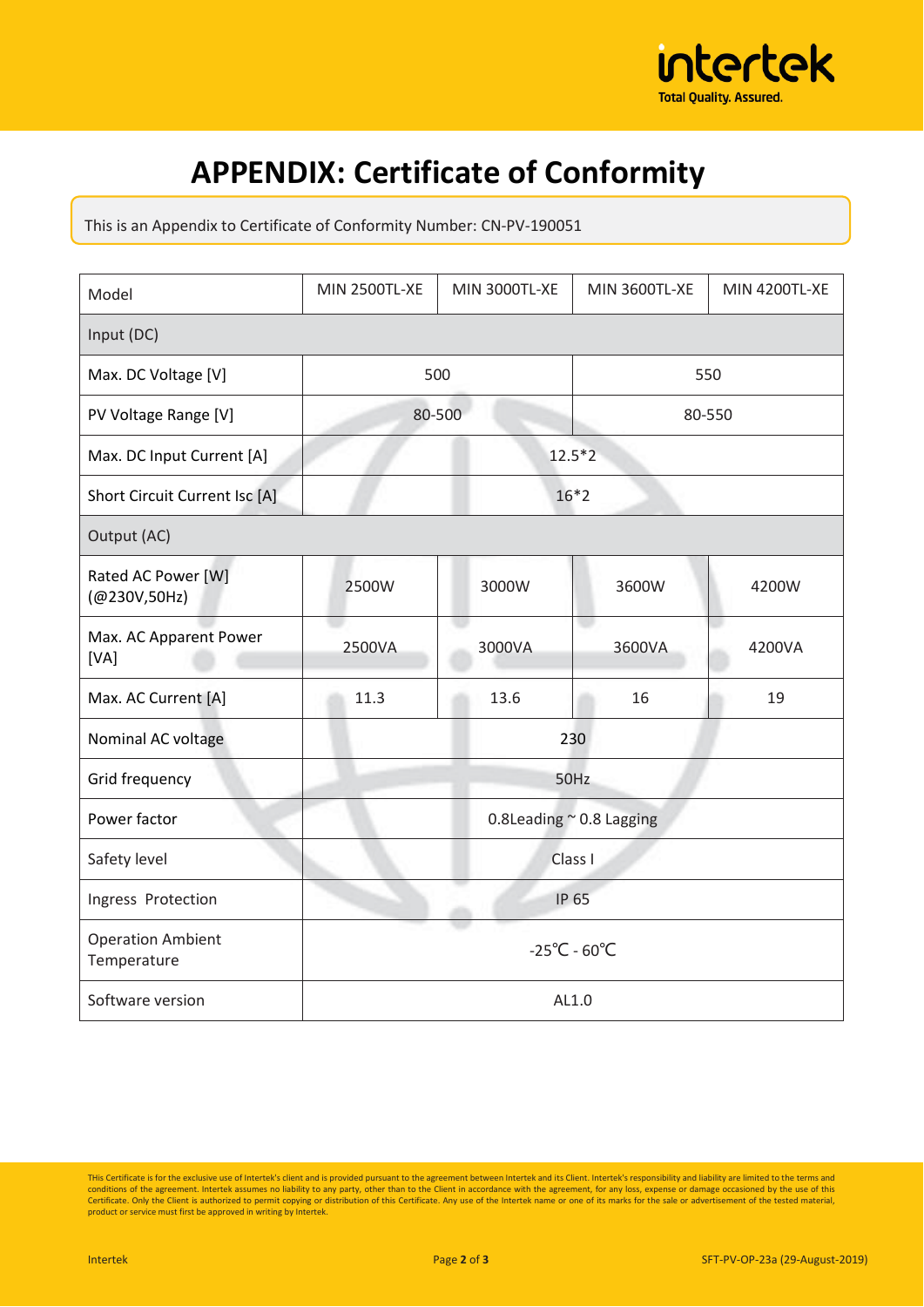

## **APPENDIX: Certificate of Conformity**

This is an Appendix to Certificate of Conformity Number: CN-PV-190051

| Model                                   | <b>MIN 4600TL-XE</b>              | MIN 5000TL-XE | MIN 6000TL-XE |  |  |  |
|-----------------------------------------|-----------------------------------|---------------|---------------|--|--|--|
| Input (DC)                              |                                   |               |               |  |  |  |
| Max. DC Voltage [V]                     | 550                               |               |               |  |  |  |
| PV Voltage Range [V]                    | 80-550                            |               |               |  |  |  |
| Max. DC Input Current [A]               | $12.5*2$                          |               |               |  |  |  |
| Short Circuit Current Isc [A]           | $16*2$                            |               |               |  |  |  |
| Output (AC)                             |                                   |               |               |  |  |  |
| Rated AC Power [W]<br>(@230V,50Hz)      | 4600W                             | 5000W         | 6000W         |  |  |  |
| Max. AC Apparent Power<br>[VA]          | 4600VA                            | 5000VA        | 6000VA        |  |  |  |
| Max. AC Current [A]                     | 20.9                              | 22.7          | 27.2          |  |  |  |
| Nominal AC voltage                      | 230                               |               |               |  |  |  |
| Grid frequency                          | 50Hz                              |               |               |  |  |  |
| Power factor                            | 0.8Leading $\approx$ 0.8 Lagging  |               |               |  |  |  |
| Safety level                            | Class I                           |               |               |  |  |  |
| Ingress Protection                      | IP 65                             |               |               |  |  |  |
| <b>Operation Ambient</b><br>Temperature | $-25^{\circ}$ C - 60 $^{\circ}$ C |               |               |  |  |  |
| Software version                        | AL1.0                             |               |               |  |  |  |

This Certificate is for the exclusive use of Intertek's client and is provided pursuant to the agreement between Intertek and its Client. Intertek's responsibility and liability are limited to the terms and conditions of t